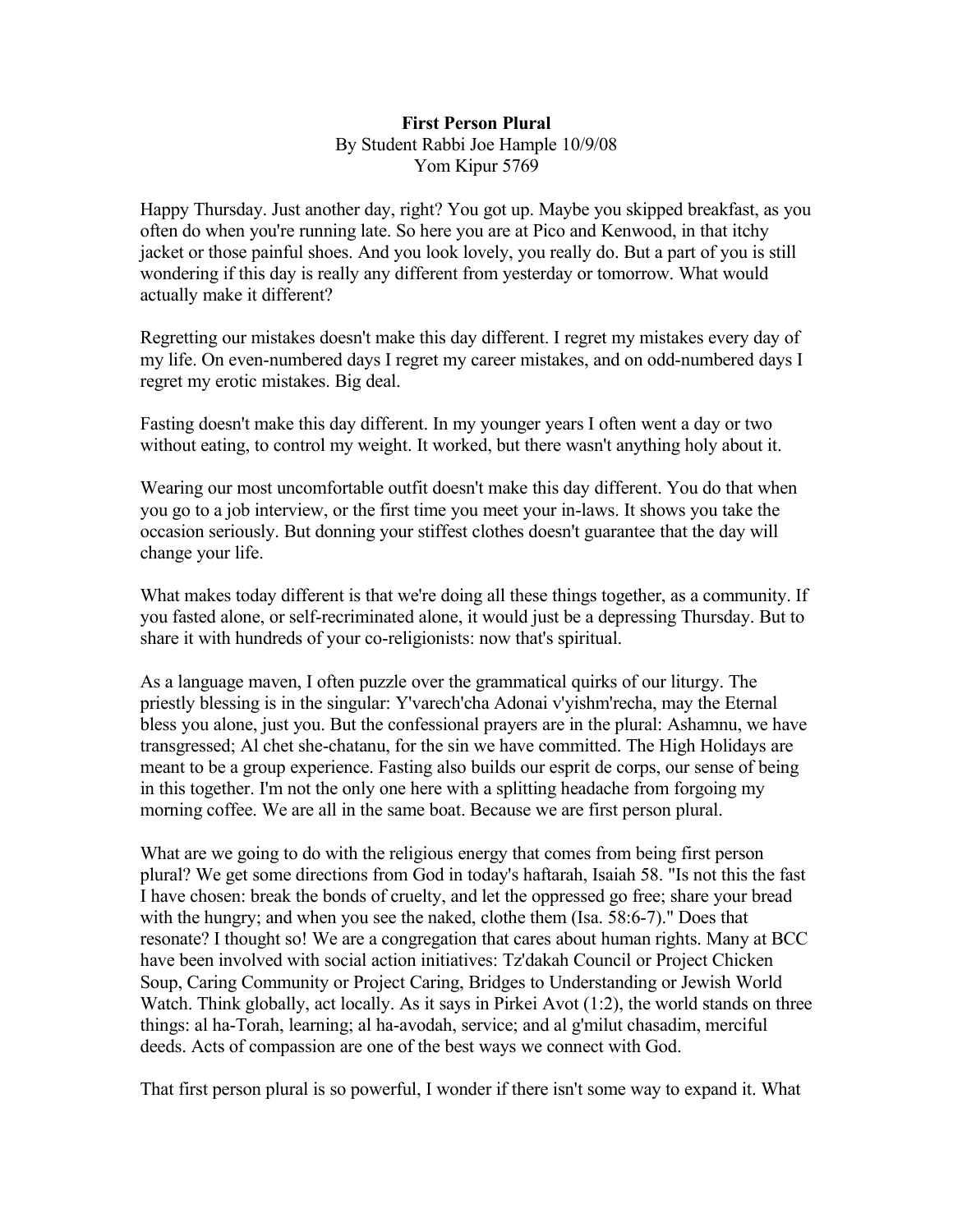if our spirituality-through-justice were not only individual efforts, and not even just a BCC endeavor? What if it united us with other communities of faith, also schools and labor unions and neighborhood groups? That might sound scary or too complicated, but a number of synagogues are doing it.

Last May, my immediate predecessor, former BCC Student Rabbi Daniel Mikelberg, sermonized for us about a justice coalition called OneLA. OneLA is the local affiliate of the Industrial Areas Foundation, organized in 1940 by the legendary Jewish activist Saul Alinsky, author of Rules for Radicals. Wilshire Boulevard Temple and Temple Emanuel of Beverly Hills are working with OneLA. So is Temple Isaiah, the synagogue whose facilities we occupy during these Days of Awe. There's even an Orthodox synagogue participating, B'nai David-Judea on Pico near Robertson, as well as churches and secular organizations.

Over the summer I20did an interfaith chaplaincy at a New York hospital and got a glimpse of how exciting it is to work with people of other religions who share our social and ethical views. OneLA involvement would give our entire congregation a taste of that opportunity. It would bring BCC together by starting a conversation about our social justice convictions. It would raise our profile in the larger Los Angeles social action community. It would hone our organizing skills and teach us how to get our voices heard in this vast and noisy metropolis. Maybe it would even give us some bold ways to use the building we've just bought.

The director of OneLA is Sister Maribeth Larkin. I know her: she teaches at my seminary, Hebrew Union College. Sister Maribeth is coming to visit BCC in a couple of months and give us her presentation. Then we'll see how we all feel about it. I'm pretty sure we're going to like it. As I noted already, BCCers and the BCC community incline toward social action. Bear in mind that OneLA doesn't duplicate programs already in place. It builds connection to like-minded congregations and organizations elsewhere in town, and leverages the energy and inspiration of groups and individuals that share our values. We've got a lot on our plates, but OneLA isn't a nebulous open-ended commitment: it's a plan to identify small manageable ways to make a difference. The nation's problems are big, beyond what we can fix: but OneLA addresses local projects.

If we decide to follow this path, here's what they'll want us to do. First, we'll recruit a core group of volunteers to get the training. Those volunteers will then meet with the whole congregation, one-on-one or in small groups, to hear what people's social action priorities are and why. In fact, we can practice such a process this afternoon, during the break between services. A few BCC volunteers will be leading a focus group with any congregants who care to revisit our dreams and expectations for our new facility. Now's the time: we're in escrow.

Moving a couple of blocks up Pico Blvd. is going to make an interesting story. OneLA's whole philosophy of mobilization depends on stories. If you care passionately about hunger or education or health care, that's great. Now tell me the story of how you became concerned with this issue. Stories define who we are. Stories make abstractions tangible, stories make God tangible!